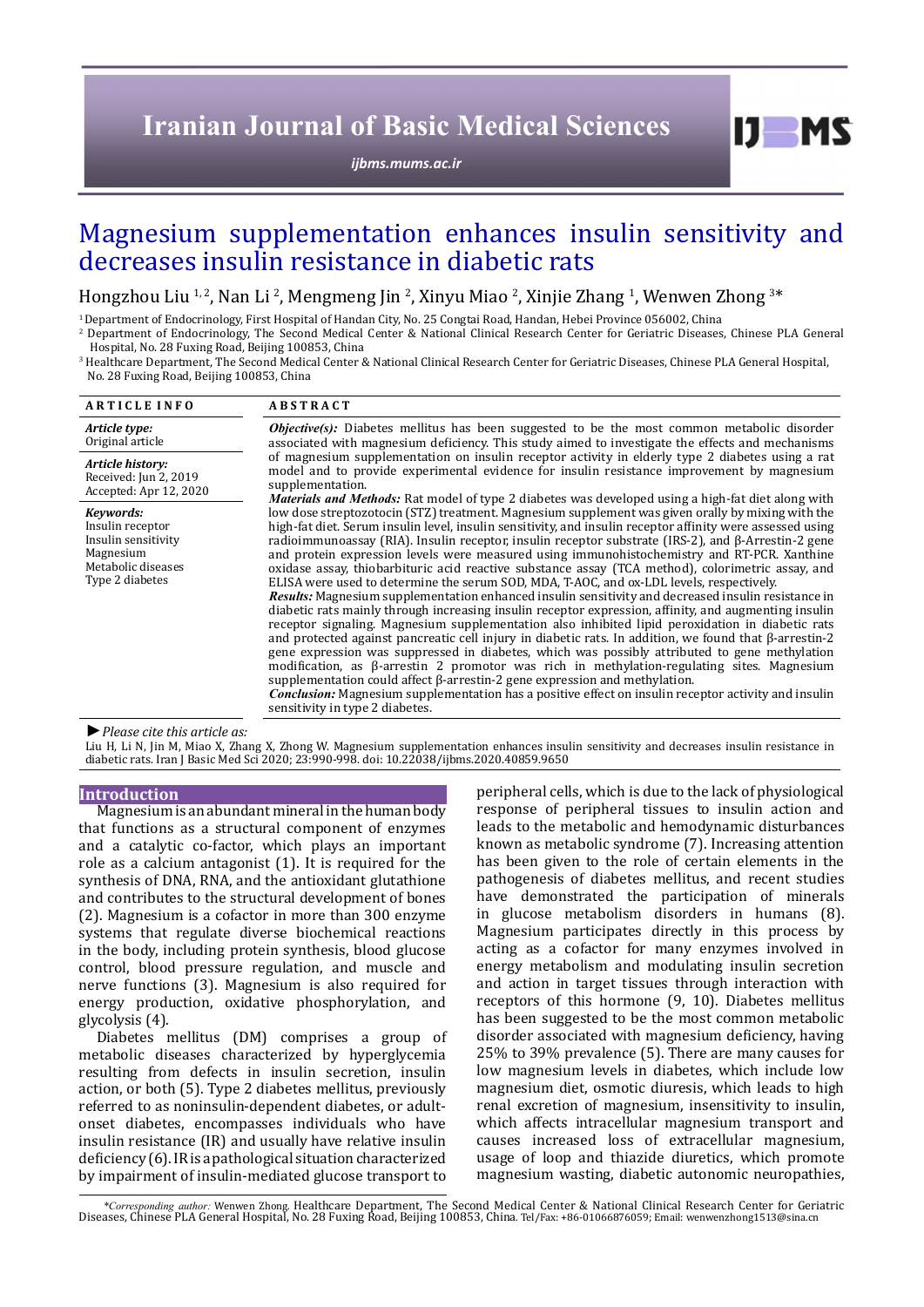and reduced tubular reabsorption due to IR (11).

Many experimental models for diabetes were developed, which include surgical procedures, chemical induction, and the use of spontaneous or genetically derived animal strains. Chemical methods of inducing damage to the pancreatic β-cells are obtained through the administration of drugs such as streptozotocin<br>(STZ), a nitrosourea derivative isolated from (STZ), a nitrosourea derivative isolated *Streptomyces achromogenes* (12). β-cell toxicity and diabetogenic properties of STZ are mediated through diverse mechanisms including targeted uptake of STZ in β-cells by Glut2 receptors and increased oxidative stress due to nitric oxide release and reactive oxygen species production (13). At the appropriate doses, these drugs act by selectively destroying the pancreatic β-cells (12, 14).

Insulin receptor is a large transmembrane protein, which consists of two alpha chains and two beta chains connected by disulfide bonds (15). During the action state of insulin, it first binds to the insulin receptor causing structural change in the insulin receptor alpha chain to release the inhibition towards the beta chain. Then the beta chain autophosphorylates the tyrosine kinase domains for downstream signaling activation (16). Changes in the intracellular magnesium concentration can regulate the insulin receptor at the gene transcriptional and translational levels by modulating DNA and ribosome structures (17). Alternative splicing occurs during transcription of the insulin receptor gene, which produces two types of mRNAs that translate into high affinity or low-affinity insulin receptors. There are fewer high-affinity insulin receptors but they bind to insulin with high specificity and efficiency. Meanwhile, there are more low-affinity insulin receptors, which have larger capacity to bind to insulin with lower affinity but long-lasting effect. Insulin receptor affinity represents the insulin receptor binding capacity, which is indicated by the binding constant (15, 18). Studies have shown that tissue insulin receptor affinity is significantly down-regulated in insulinresistant diabetic patients (19).

Currently, it has been shown that elderly type 2 diabetes patients have relatively low serum magnesium levels, which correlates with reduced insulin sensitivity (19). In this study, we used the high-fat diet and STZinduced rat model of type 2 diabetes to examine the effect of magnesium supplementation on insulin sensitivity.

#### **Materials and Methods** *Animals*

Sixty 12 month old, gender and weight-matched Sprague Dawley (SD) rats were used in this study. Animals were housed at a room temperature of 23- 25 ° C and 12 hr light/12 hr dark cycle and free access to water and rat chow. All procedures of this research were approved by the Ethical Committee of PLA General Hospital.

## *Type 2 diabetic rat model*

High-fat diet along with low dose STZ intraperitoneal (IP) injection were used to induce type 2 diabetes in rats as described previously (20). High-fat diet was composed of 10% sugar, 26% lard, 52% L-485, 10% egg yolk powder, 0.3% bile salt, 0.05% dietary fiber, and 1% minerals, with 5.30 kcal/g. Fifty SD rats were fed the above high-fat diet for 60 days followed by IP injection of 25 mg/kg STZ. Ten age and weight-matched control SD rats were fed a normal diet for 60 days followed by IP injection of saline. One week after STZ injection, blood was collected from all animals and the fasting blood glucose level was measured using a Roche blood glucose meter. Radioimmunoassay was used to determine the serum insulin level. Fasting blood glucose level higher than 10 mmol/L was considered to be successful, and the success rate was 80%. Magnesium oxide was purchased from the Kelong chemical reagent factory (1309-48-4, China). Magnesium supplement was applied orally by mixing with the high-fat diet for 4 weeks after successfully modeling diabetic rats. The low-, medium-, and high-magnesium dose groups were given high-fat diets containing 200 mg/kg, 1 000 mg/kg, and 2 000 mg/kg of magnesium, respectively.

### *Radioimmunoassay*

A single-cell suspension of erythrocytes or hepatocytes was prepared. Briefly, the rats were starved for 12 hr. Blood was drawn from the abdominal aorta of each rat, and centrifuged at 4 ° C, 4000 g, for 20 min. The plasma was separated through the siphon principle. The preservation solution was added to the concentrated red blood cells and thoroughly mixed to form erythrocytes suspension. To prepare hepatocyte suspension, the fresh liver isolated from rats was washed once with 1640 medium, placed in a small dish, gently grounded with a syringe needle, and washed with RPMI-1640 medium while grinding, until the tissue was finished or only a small amount of fiber remained. The liver tissue suspension was collected through a 300 mesh nylon mesh, centrifuged at 1,500 rpm/min for 5 min, and the cells were resuspended in RPMI-1640 medium for use. The cell numbers were determined. 0.0128, 0.0384, 1.152, 3.456, 10.368, 31.104, 93.312 μg of insulin standard was added to non-specific binding tubes, after mixing thoroughly, 100 μl of 125I-insulin and 100 μl of erythrocyte or hepatocyte suspension was added to each tube and kept at 4 ° C for 24 hr. Next, 200 μl of separating solution was added and the samples were centrifuged at 3500 rpm/min at 4 ° C to remove the supernatant. Radioactivity from the pallets was measured by the automated radioimmunoassay system. The Scatchard software package was used for data analysis and the high-affinity insulin receptor binding constant  $(K_1)$  and capacity  $(Q_1)$ , as well as the low-affinity insulin receptor binding constant (K2) and capacity (Q2), were determined. The insulin receptor number (R) was calculated by dividing  $Q_1$  or  $Q_2$  values by the erythrocyte or hepatocyte numbers.

## *Histology*

Tissue specimens were collected, fixed in 4% paraformaldehyde and embedded in paraffin. For insulin receptor protein staining, skeletal muscle and pancreatic tissue sections (4  $\mu$ m) were mounted onto glass slides,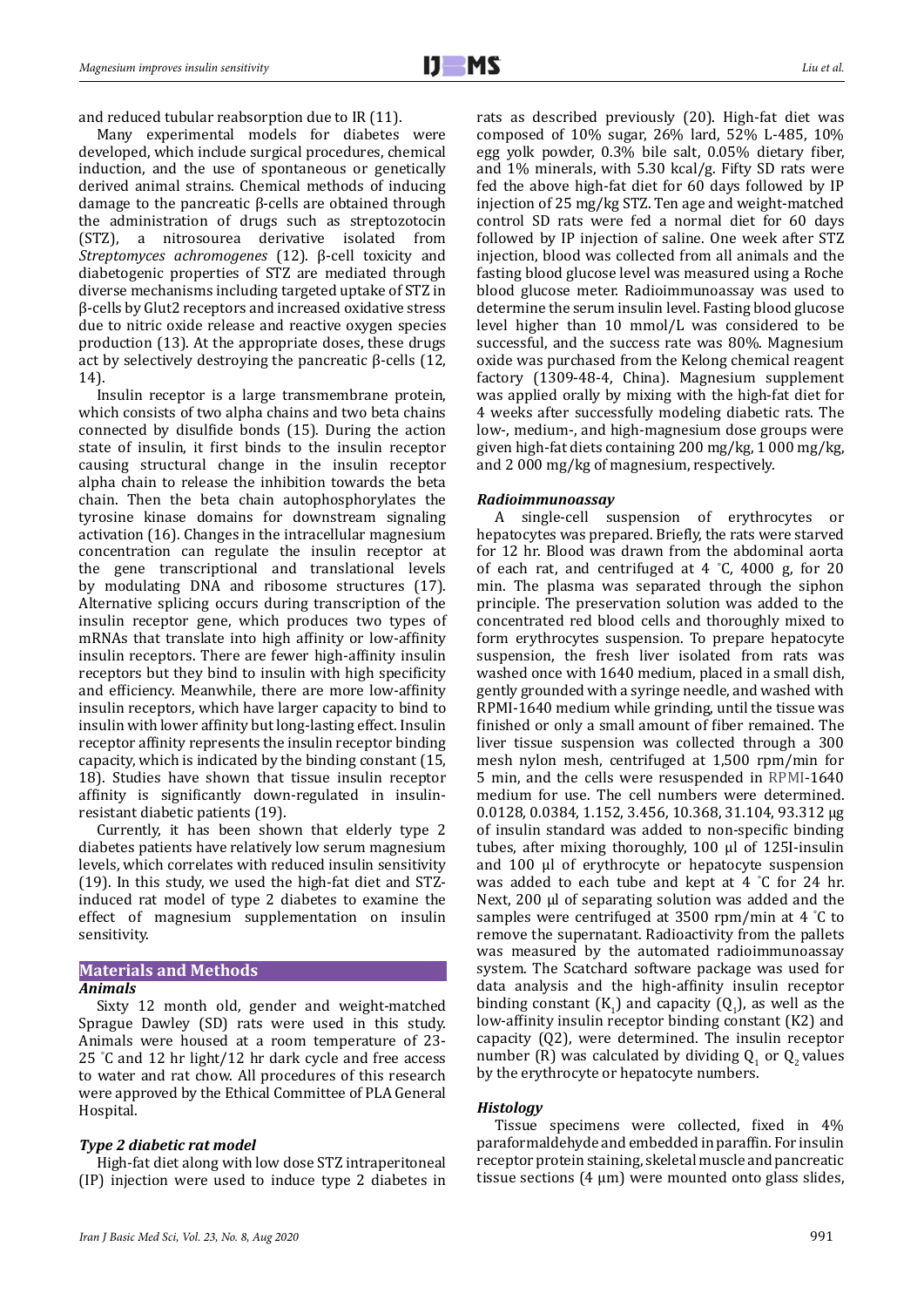| Gene             | Forward primer              | Reverse primer              |  |
|------------------|-----------------------------|-----------------------------|--|
|                  |                             |                             |  |
| Insulin receptor | CCGAGAGCTGGGGCAGGGAT        | GTAGGGGGAGGACGGCCTGG        |  |
|                  |                             |                             |  |
| ISR-2            | GCCTTCGTGCCCACCCACTC        | CCACAGCCTTGGCAGCACCA        |  |
|                  |                             |                             |  |
| β-Arrestin-2     | GGAGATTTTTGTAGGTTTTGGA      | <b>ACCAAAATCCCTACTCCTCC</b> |  |
|                  |                             |                             |  |
| GAPDH            | <b>TCTCCGCCCCTTCCGCTGAT</b> | CCACAGCCTTGGCAGCACCA        |  |
|                  |                             |                             |  |

followed by standard immunohistochemistry staining, which includes deparaffinization, antigen retrieval, blocking, primary and secondary antibody staining for insulin receptor protein (ab40782, Abcam lnc., Cambridge, MA, USA), SABC incubation, and DAB development. Histology photos were analyzed using the Image-Pro Plus software package for optical density quantification of insulin receptor protein level. For measuring pancreatic tissue pathology, hematoxylin and eosin (H&E) staining was performed according to guidelines for clinical samples.

# *RNA isolation and quantitative real-time PCR*

Liver tissues were homogenized in TRIzol reagent. RNA isolation was performed with the RNA Mini-Prep kit according to the manufacturer's instructions. cDNA was synthesized using Moloney Murine Leukemia Virus Reverse Transcriptase (M-MLV) for reverse transcription. PCR was then performed using TaqMan DNA polymerase with specific primers synthesized by the Shanghai Biotechnology Company (Table 1). PCR setting was first held at 95 ° C for 2 min, then 95 ° C, 20 sec, 59 ° C, 25 sec, and 72 ° C, 30 sec for 45 cycles, and 72 ° C extension for 5 min. PCR products were analyzed with 2% agarose gel electrophoresis and MUVB.20 system. Relative mRNA levels were calculated based on housekeeping gene GAPDH.

# *Serum SOD, MDA, T-AOC, ox-LDL measurement*

Blood samples were centrifuged at 3500 rpm, 4 ° C for 30 min to collect serum. Serum superoxide dismutase (SOD) level was measured using an Amplex™ Red Xanthine/Xanthine Oxidase Assay Kit (A22182, ThermoFisher, USA). The malondialdehyde (MDA) level was measured using the Thiobarbituric Acid Reactive Substances (TCA) method using the OxiSelect™ TBARS Assay Kit (STA-330, Cell Biolabs, USA). Total antioxidant capacity (T-AOC) level was detected using the Colorimetric Assay Kit (E-BC-K219-M, Elabscience). Oxidized low-density lipoproteins LDL (Ox-LDL) was measured using the Ox-LDL ELISA kit (HUIJIA Biotechnology, EHJ-10047, China). All these assays were performed using commercially available assay kits following the manufacturers' protocols.

# *Measurements for serum magnesium, fasting-blood glucose, and serum insulin levels*

The rats were starved for 12 hr, then we collected 3 ml of blood from the abdominal aorta, which was collected in previously labeled polypropylene tubes. The samples were centrifuged at 3500 rpm, 4 ° C for 30 min for the collection of serum. Serum magnesium was determined using a Single flame atomic absorption spectrophotometer (AA-3600F, METASH, China). Serum insulin levels were measured using radioimmunoassay. Specifically, radioactive antibody was added to 0.1 ml of serum, incubate at 37 ° C then centrifuged, and the pellet radioactivity was measured. Log-logit standard curve was drawn to calculate the insulin levels. Insulin resistant index (ISI)=Fasting serum insulin level x Fasting blood glucose level/22.5, and insulin sensitivity index (ISI)=ln (1/(Fasting serum insulin level×Fasting blood glucose level)).

# *Glucose infusion rate (GIR)*

All hyperinsulinaemic-euglycaemic clamp studies were started after rats recovered from anesthesia (about two hours after surgical procedure). To determine whether IR was present in septic rats, every rat in each group underwent the hyperinsulinaemic-euglycaemic clamp test. Insulin (Novo Nordisk, Tianjin, China) was infused continuously by microinfusion pumps (Terumo, Tokyo, Japan). The insulin dose was started at 10 mU/ kg/min. When blood glucose concentration was down to 5.0–6.0 mmol/l, the insulin infusion dose was decreased to 5 mU/kg/min and a glucose infusion was started. Blood glucose concentrations were tested every 10 mins and the glucose infusion rate was modified to maintain basal blood glucose concentration (about 5.0 mmol/l) at the steady-state. IR was expressed by the average glucose infusion rate (GIR; mg/kg/min) for the last 60 mins. GIR was calculated as described in reference 21 using the following formula: GIR=5 mg/kg.min×0.52 kg→2.6 mg/min×60 min/hr÷100 mg/ml→1.56 ml/hr.

# *Statistics*

Data from single comparisons were compared using a two-tailed Student's t-test, and data for multiple comparisons were compared using a two-way ANOVA as specifically indicated in the figure legends. All statistical analysis was performed using the Prism software package (GraphPad). Data are presented as mean±standard error of the mean (SEM) and values of *P*<0.05 were considered statistically significant.

## **Results**

*Magnesium supplementation increases insulin receptor affinity in diabetic rats by increasing erythrocyte and hepatocyte insulin receptor binding constant and capacity*

For erythrocytes, high dose magnesium supplement group had  $K_1$  and  $Q_1$  values of 2.12±0.33×10<sup>9</sup> mol/l and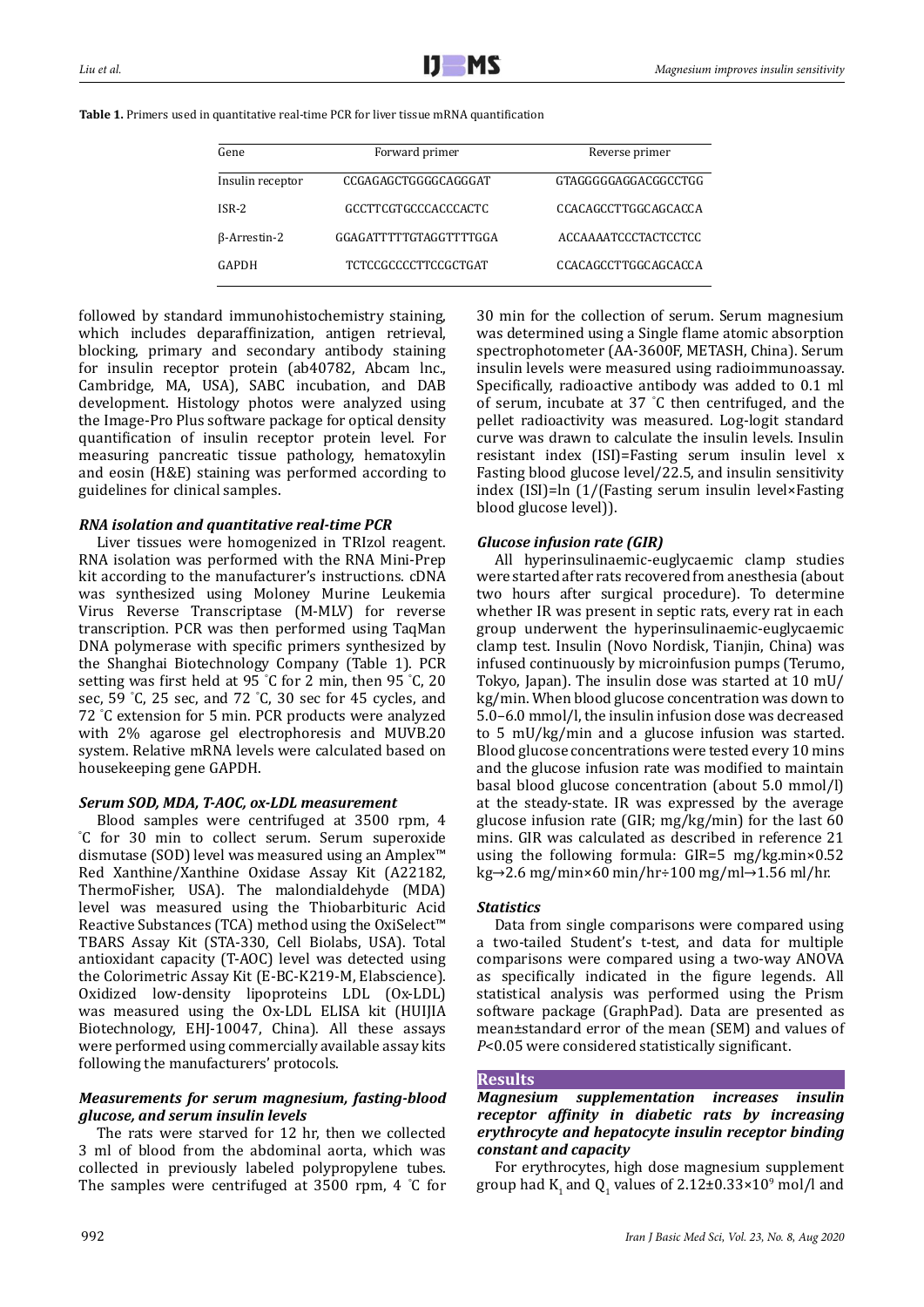| Groups           | $K_1$<br>$(x10^9 \text{ mol/l})$ | K <sub>2</sub><br>$(x10^7 \text{ mol/l})$ | Q <sub>1</sub><br>$(x10^{14} \text{ mol/}l)$ | Q2<br>$(x10^{15} \text{ mol/l})$ |
|------------------|----------------------------------|-------------------------------------------|----------------------------------------------|----------------------------------|
| Normal control   | $2.59 \pm 0.33*$                 | $2.67 \pm 0.41*$                          | $1.69 \pm 0.28*$                             | $4.75 \pm 0.52$                  |
| Diabetic control | $1.17 \pm 0.45$                  | $1.31 \pm 0.49$                           | $0.91 \pm 0.25$                              | $3.04 \pm 0.39$                  |
| Low dose         | $1.25 \pm 0.46$                  | $1.18 \pm 0.52$                           | $1.16 \pm 0.33$                              | $3.01 \pm 0.43$                  |
| Medium dose      | $1.69 \pm 0.39*$                 | $1.62 \pm 0.37*$                          | $1.25 \pm 0.26*$                             | $3.47 \pm 0.38$                  |
| High dose        | $2.12 \pm 0.33*$                 | $2.09 \pm 0.33*$                          | $1.27 \pm 0.31*$                             | $3.96 \pm 0.41$                  |

Data are means±SD unless otherwise indicated, (n=10). \*Compared with diabetic control group, *P<*0.05

**Table 3.** Erythrocyte insulin receptor numbers

| Groups           | $R_1$              | R <sub>2</sub>      | RBC.<br>$(x10^{12}/l)$ |
|------------------|--------------------|---------------------|------------------------|
| Normal control   | $87.03 \pm 0.92^*$ | $2538.7 \pm 59.2^*$ | $1.64 \pm 0.32$        |
| Diabetic control | $63.71 \pm 0.84$   | 1836.3±58.9         | $1.59 \pm 0.38$        |
| Low dose         | $64.82 \pm 0.89$   | $1906.1\pm75.9$     | $1.61 \pm 0.39$        |
| Medium dose      | $66.51 \pm 0.95*$  | $1864.2\pm 66.5*$   | $1.67 \pm 0.42$        |

Data are means±SD unless otherwise indicated, (n=10). \*Compared with diabetic control group, *P<*0.05; RBC: Red Blood Cell t

1.27±0.31×10<sup>14</sup>mol/l, respectively, and K<sub>2</sub> and Q<sub>2</sub> values of  $2.09\pm0.33\times10^7$  mol/l and  $3.96\pm0.41\times10^{15}$ mol/l, respectively, which were all significantly higher compared with the diabetic untreated control group (Table 2). To calculate R on the erythrocytes, we divided  $Q_1$  or  $Q_2$  values by the erythrocyte number (RBC), which had no significant differences among the groups.  $R_1$  and  $R_2$  values for the high dose magnesium supplement group were 82.35±0.77 and 2015.7±62.5, respectively, which were both significantly higher compared with diabetic untreated control group (Table 3). For hepatocytes, high dose magnesium supplement group had  $K_1$ ,  $K_2$ 

 $Q_1$  and  $Q_2$  values of 4.83±0.09×10<sup>8</sup> mol/mg (protein),  $1.12\pm0.17\times10^{6}$  mol/mg (protein),  $4.46\pm0.16\times10^{10}$  mol/ mg (protein), and  $8.32\pm0.27\times10^{13}$  mol/mg (protein). respectively, which were all significantly higher compared with the diabetic untreated control group (Table 4).

## *Magnesium supplementation increases insulin receptor expression in diabetic rats*

 To determine the insulin receptor expression levels, we used the same diabetic rat model and magnesium supplement treatment, then harvested the pancreas,

**Table 4.** Hepatocyte insulin receptor binding constant and capacity (mol /mg protein)

| Groups           | K <sub>1</sub><br>(x10 <sup>8</sup> ) | K <sub>2</sub><br>(x10 <sup>6</sup> ) | Q <sub>1</sub><br>$(x10^{10})$ | Q2<br>$(x10^{13})$ |
|------------------|---------------------------------------|---------------------------------------|--------------------------------|--------------------|
| Normal control   | $5.40\pm0.11*$                        | $1.44 \pm 0.09*$                      | $6.83 \pm 0.28^*$              | $10.52 \pm 0.42*$  |
| Diabetic control | $3.60\pm0.10$                         | $0.76 \pm 0.09$                       | $3.91 \pm 0.26$                | $6.04 \pm 0.32$    |
| Low dose         | $3.72 \pm 0.12$                       | $0.81 \pm 0.11$                       | $3.96 \pm 0.31$                | $6.01 \pm 0.43$    |
| Medium dose      | $4.19 \pm 0.39*$                      | $0.95 \pm 0.07*$                      | $4.79 \pm 0.28$ *              | $7.25 \pm 0.42*$   |
| High dose        | $4.62 \pm 0.33*$                      | $1.14\pm0.10*$                        | $5.11 \pm 0.30*$               | $8.06 \pm 0.39*$   |

Data are means±SD unless otherwise indicated, (n=10). \*Compared with diabetic control group, *P<*0.05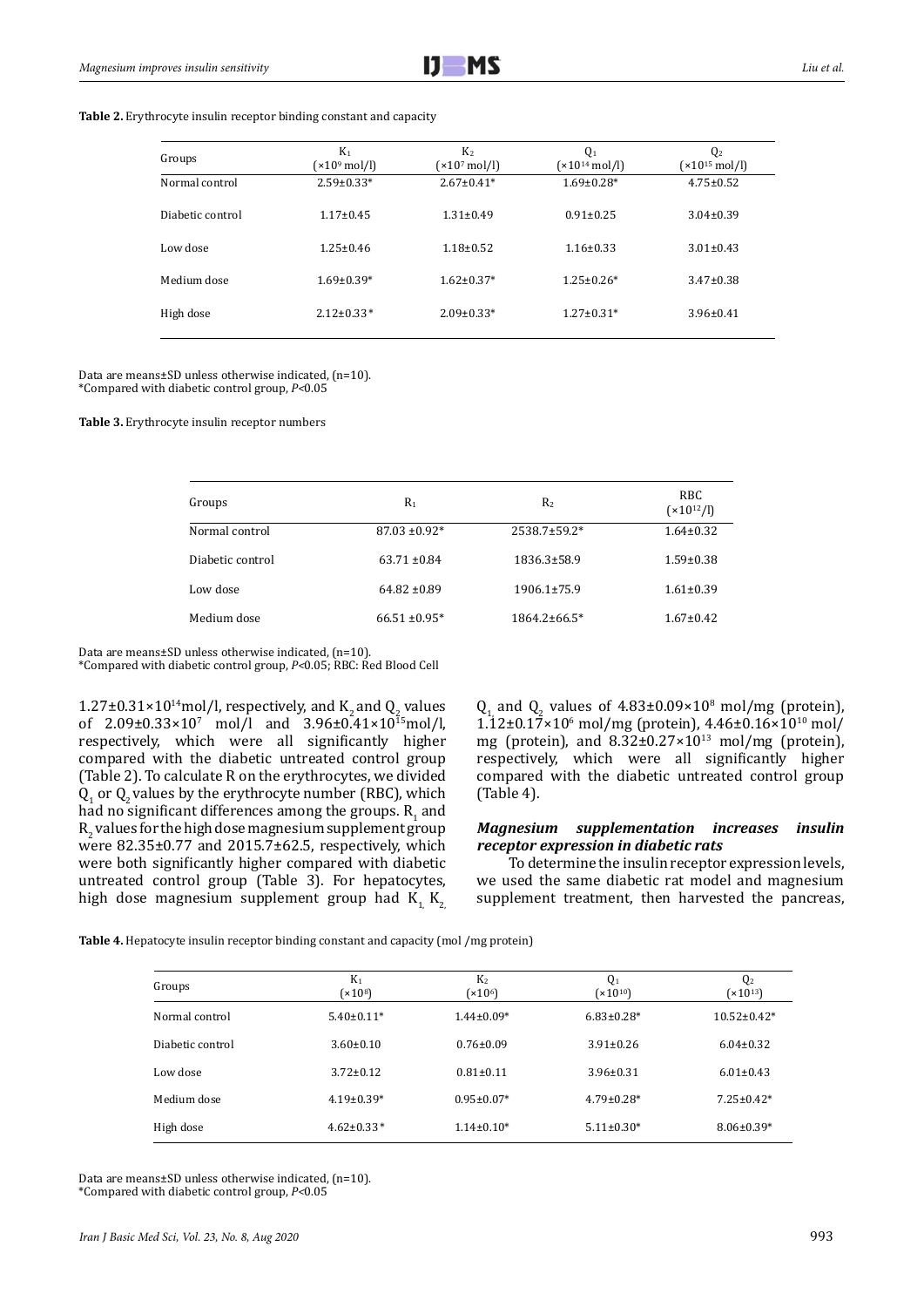



**Figure 3.** Insulin receptor mRNA levels on hepatocytes after magnesium supplement treatment. RNA was isolated from rat liver tissue and reverse transcribed into DNA. Then PCR was perform using primers specific for insulin receptor gene and house keeping GAPDH gene. Gel electrophoresis was performed to compare the PCR products from each group. NC, normal control. DM, diabetic control. Mg, magnesium supplement. The size of marker from top to bottom are 1500, 1000, 800, 600, 400, 200, and 100 bp

**Figure 1.** Insulin receptor protein expression levels on skeletal muscle cells after different doses of magnesium supplement treatment. SABC immunohistochemical (IHC) staining was performed on rat quadriceps femoris, and the insulin receptor protein was stained in brown particles. (A) Mean optical density (MOD) values were calculated for each group using Image-Pro Plus software. NC, normal control. DM, diabetic control. Mg, magnesium supplement. (B) Representative IHC pictures from DM group, and DM supplement with 2 g/kg magnesium group. \**P<*0.05

liver, and skeletal muscle (quadriceps femoris) tissues for analysis. SABC immunohistochemistry staining was performed on pancreas and quadriceps femoris tissues to measure the insulin receptor protein levels, while mRNA was isolated from the liver tissue and the RT-PCR analysis was performed to measure the insulin receptor message levels. The insulin receptors were stained as brown particles by SABC, and we found that the pancreas and the skeletal muscle tissues from the diabetic rats had less staining with lower mean optical density (MOD) values compared with the normal rats. After magnesium supplementation, with high dose, we found a significantly increased level of insulin receptor MOD value (0.355±0.004) compared with the untreated diabetic rat MOD (0.345±0.003) in skeletal muscle tissues (Figure 1). Similarly, high dose magnesium was also able to significantly increase the insulin receptor MOD value in pancreatic tissue (0.342±0.002) compared with untreated diabetic rat MOD (0.331±0.003) (Figure 2). The RT-PCR result from the liver tissue also showed that diabetic rats had lower mRNA levels of insulin receptor compared with the normal rats, and magnesium supplement restored the insulin receptor level in diabetic rat liver (Figure 3).

## *Magnesium supplementation promotes insulin receptor substrate (IRS-2) and β-Arrestin-2 gene expression*

The IRS-2 mRNA level was down-regulated in the diabetic rats compared with the normal rats, and high dose magnesium supplementation increased the IRS-2 mRNA level in the diabetic rats (Figure 4). Similarly, the β-Arrestin-2 mRNA level was also decreased in the diabetic rats, and high dose magnesium supplementation was able to significantly increase the β-Arrestin-2 mRNA level (Figure 5).



**Figure 2.** Insulin receptor protein expression levels on pancreatic cells after different doses of magnesium supplement treatment. SABC immunohistochemical (IHC) staining was performed on rat pancreatic cells, and the insulin receptor protein was stained in brown particles. (A) Mean optical density (MOD) values were calculated for each group using Image-Pro Plus software. NC, normal control. DM, diabetic control. Mg, magnesium supplement. (B) Representative IHC pictures from DM group, and DM supplement with 2 g/kg magnesium group. \**P<*0.05

**Figure 4.** Insulin receptor substrate-2 mRNA levels on hepatocytes after magnesium supplement treatment. RNA was isolated from rat liver tissue and reverse transcribed into DNA. Then PCR was perform using primers specific for substrate-2 (ISR-2) and house keeping GAPDH gene. Gel electrophoresis was performed to compare the PCR products from each group. NC, normal control. DM, diabetic control. Mg, magnesium supplement. The size of marker from top to bottom are 1500, 1000, 800, 600, 400, 200, and 100 bp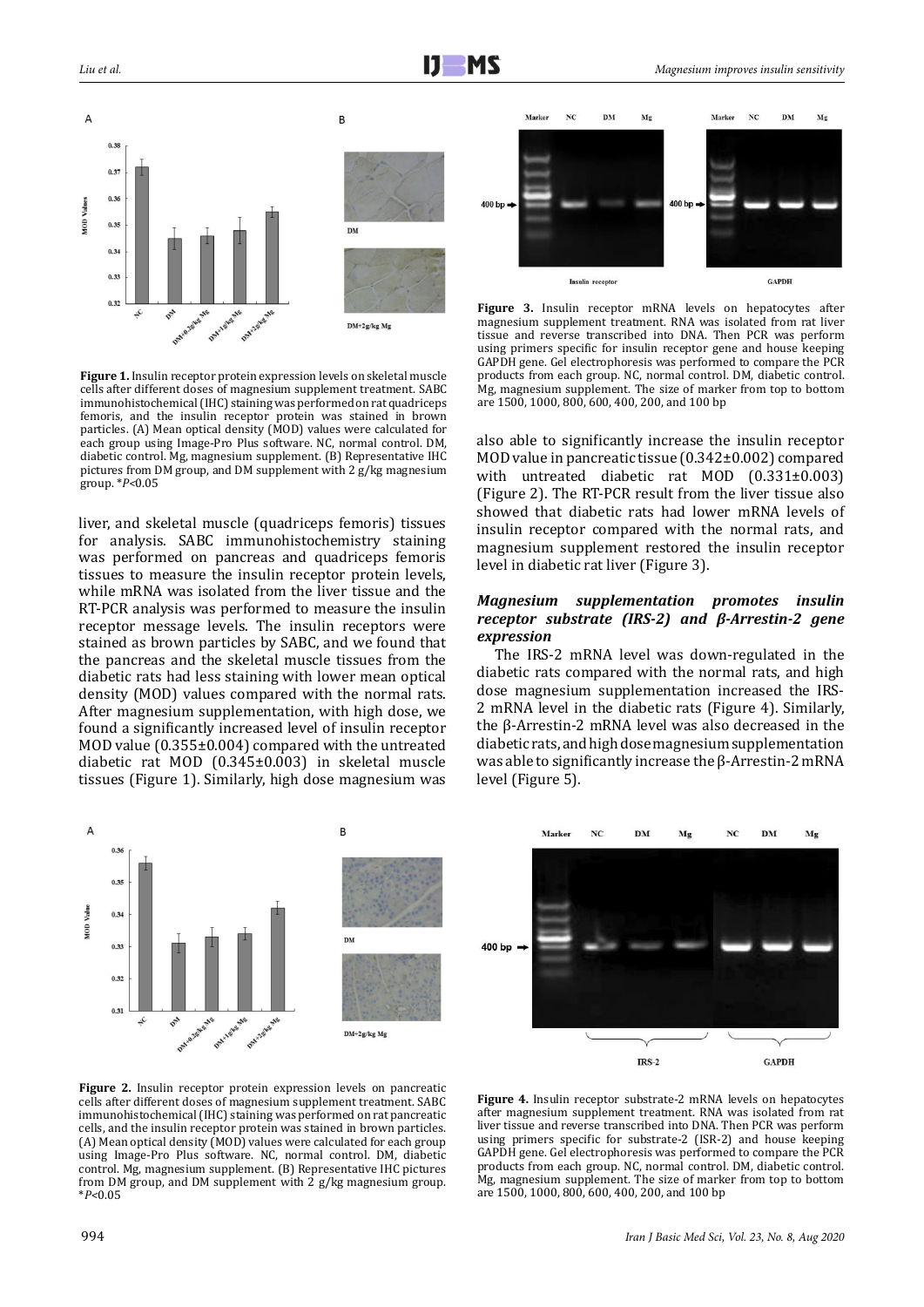#### **Table 5.** SOD, MDA, T-AOC, and ox-LDL levels

| Groups           | <b>SOD</b><br>(U/ml) | <b>MDA</b><br>(nmol/ml) | T-AOC<br>(U/M)    | $Ox-LDI$<br>(ng/ml) |
|------------------|----------------------|-------------------------|-------------------|---------------------|
| Normal control   | 336.58±23.50*        | $8.96 \pm 0.53*$        | $11.99 \pm 1.10*$ | 14.85±1.43*         |
| Diabetic control | $245.70 \pm 20.57$   | $12.35 \pm 0.62$        | $7.53 \pm 1.07$   | $24.05 \pm 1.27$    |
| Low dose         | 249.62±22.25         | $11.86 \pm 0.70$        | $7.46 \pm 1.03$   | $22.96 \pm 1.06$    |
| Medium dose      | 265.56±28.62         | $11.13 \pm 0.67$        | $9.46 \pm 1.51*$  | $16.47 \pm 1.12*$   |
| High dose        | 297.76±31.30*        | $9.86 \pm 0.75$ *       | $9.82 \pm 1.17*$  | $15.04 \pm 1.17*$   |

Data are means±SD unless otherwise indicated, (n=10)

\*Compared with diabetic control group, *P<*0.05

SOD: Superoxide dismutase, MDA: Malondialdehyde, T-AOC: Total anti-oxidant capacity, ox-LDL: Oxidaized low-density lipoproteins



**Figure 5.** β-Arrestin-2 mRNA levels on hepatocytes after different doses of magnesium supplement treatment. RNA was isolated from rat liver tissue and reverse transcribed into DNA. Then PCR was performed using primers specific for β-Arrestin-2 and house keeping GAPDH gene. Gel electrophoresis was performed to compare the PCR products from each group. (A) Quantitative analysis of β-Arrestin-2 relative fold induction levels. (B) Representative picture of gel electrophoresis result. NC, normal control. DM, diabetic control. Mg, magnesium supplement. \**P<*0.05

### *Magnesium supplementation reduces the oxidative stress in diabetic rats*

Diabetic rats present lower serum levels of SOD and T-AOC compared with the normal rats, and high dose magnesium supplementation significantly increased these levels. Meanwhile, the diabetic rats showed higher

serum levels of MDA and ox-LDL compared with normal rats, and high dose magnesium supplementation significantly reduced these levels (Table 5). Using histology, we observed that compared with the normal rats, the pancreatic tissue of the diabetic rats had shrinkage of the islet and reduced islet numbers with irregular shape and border. Also, there were fewer and more scattered islet cells with different shapes, increased cytoplasmic vacuoles, pyknosis, karyolysis, and larger intercellular space. After high dose magnesium supplementation, the pancreatic tissue returned to a more normal state with increased islet size and more islet cells inside that had regular alignment (Figure 6). These results indicate that magnesium supplementation in diabetic rats can reduce the lipid oxidization level and damage to the pancreatic cells. It also enhances the antioxidation and proliferative activity of the pancreatic cells, which are crucial for maintaining the pancreatic structure and function, and particularly important for the regulation of insulin levels.

#### **Discussion**

IR as the main feature of type 2 diabetes is a common metabolic abnormality in the elderly population. Animal studies have suggested that a low magnesium diet can result in IR. Magnesium is one of the most abundant ions present in living cells and its plasma concentration is remarkably constant in healthy subjects. Insulin is one of the most important factors that tightly regulate plasma



Normal control

Diabetic control

High dose magnesium

**Figure 6.** Hematoxylin and eosin stain of pancreatic tissues. (A) Normal control. (B) Diabetic control. (C) High dose (2000 mg/kg) magnesium supplement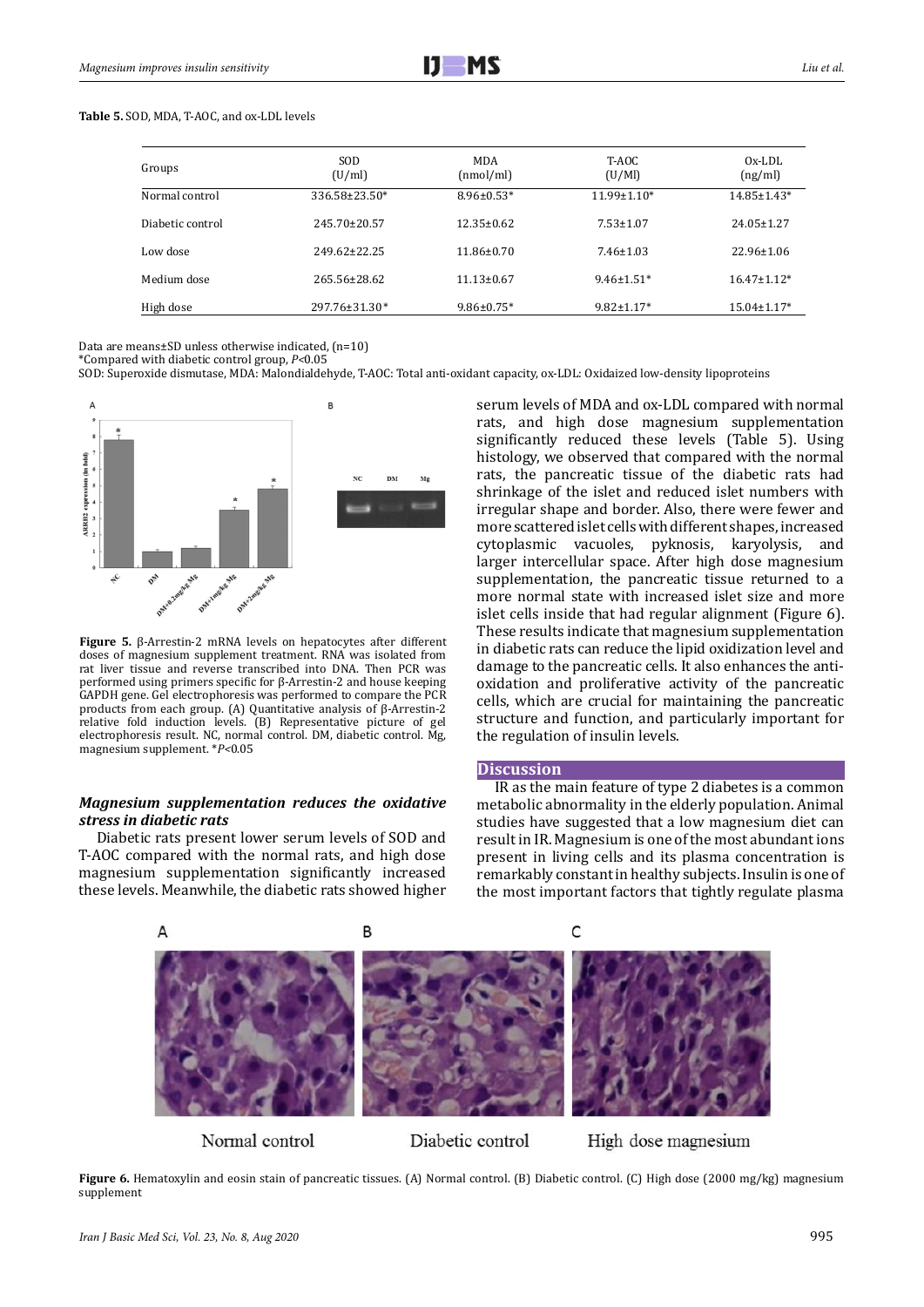and intracellular magnesium concentrations. Insulin may modulate the shift of magnesium from extracellular to intracellular space, while the intracellular magnesium is also effective in modulating insulin actions, mainly the oxidative glucose metabolism. Studies have shown that poor intracellular magnesium concentration may result in a defective tyrosine-kinase activity at the insulin receptor level and exaggerated intracellular calcium concentration (17). High magnesium intake has been shown to improve glucose metabolism in diabetic patients and stabilize insulin levels (22). However, the cellular and molecular mechanisms of magnesium supplementation in reducing IR and improving glucose metabolism have not been well established.

In this study, we have successfully developed a rat model of type 2 diabetes using a high-fat diet in combination with STZ-treatment. Our results have shown that magnesium supplementation in type 2 diabetic rats increased insulin receptor affinity by increasing erythrocyte and hepatocyte insulin receptor binding constant, binding capacity, and insulin receptor expression levels. Magnesium also promoted insulin receptor substrate (IRS-2) and β-Arrestin-2 gene expressions and reduced the oxidative stress in diabetic rats. Insulin receptor (InsR) and insulin receptor substrate (IRS-2) are key molecules during insulin signaling transduction in the liver. IRS-2 is mainly expressed in hepatocytes and pancreatic β cells, which primarily promotes hepatic glycogen synthesis and inhibits glycogen secretion (23). Recent studies have revealed that β-Arrestin-2 modulates cellular apoptosis by inhibiting Akt activity (24). These results suggest that magnesium supplementation can improve the insulin signaling transduction defect in diabetes.

The high-affinity insulin receptor binding constant  $(K_1)$  and the low-affinity insulin receptor binding constant  $(K_2)$  are the main parameters representing insulin receptor affinity. Reports showed that type 2 diabetic patients have lower  $K_1$  and  $K_2$  values, which can be restored by glutamine supplementation in type 2 diabetic rats (25, 26). In our study, we have shown that magnesium supplementation can also increase  $K_1$  and  $K_2$ values compared with the control group, which indicates improved insulin receptor affinity. This is consistent with the reports showing magnesium supplementation in type 2 diabetic patients decreases blood glucose level and improves IR.

 $Q_1$  and  $Q_2$  values represent high and low-affinity insulin receptor capacity while  $R_1$  and  $R_2$  values represent high and low insulin receptor numbers. When the insulin receptor capacity decreases in the target cells, this suggests that the cell surface insulin binding number is lower in this target tissue when there is the same level of insulin in the serum, which means the effectiveness of insulin is reduced. Lower  $R_1$  and  $R_2$ values suggests there are low insulin receptor numbers, which means that even when there's plenty of insulin in the system, it's biological functions are diminished. Studies have shown that insulin receptor capacity decreases during IR (27). In our study, the diabetic control group had significantly lower  $R_1$  and  $R_2$  values compared with the normal control group. After high dose magnesium supplementation, the diabetic group

showed significantly increased R values, which indicates that magnesium can promote the recovery of insulin receptor capacity in type 2 diabetic rats.

Insulin receptor affinity is the comprehensive representative for the binding capacity of insulin with the insulin receptor. The insulin receptor binding constant (K) is the basic standard for insulin receptor affinity which corresponds to the biological activity of the insulin receptors. High-affinity binding constant  $(K_1)$  indicates the glucose metabolism capacity during stress state or high-intensity physical exercise, meanwhile, the low-affinity binding constant  $(K_2)$ indicates insulin receptor activity and storage capacity during the steady state. The insulin receptor binding capacity (Q) represents the total count of insulin receptor binding sites, which directly affects the insulin binding numbers with the receptor. The high and lowaffinity insulin binding capacity  $(Q_1$  and  $Q_2)$  indicate the total number of insulin receptor binding sites during active and steady-state, respectively (28). Our results show that diabetic rats have lower values of  $K_1$ ,  $K_2$ ,  $Q_1$ ,  $Q_2$ ,  $R_1$ , and  $R_2$  compared with the normal rats, and high dose magnesium supplementation can significantly increase these values, which suggests that magnesium supplementation can enhance insulin affinity in diabetic rat erythrocytes and hepatocytes. In our previous clinical study with elderly diabetic patients, we also found that magnesium supplementation increased erythrocyte K1, K2, Q1, Q2, R1, and R2 values (data not published). Therefore, both animal and human studies indicate the effect of magnesium supplementation in enhancing insulin receptor activity.

The insulin regulation of glucose metabolism is through insulin receptor expression on the cellular membrane. The liver is one of the major organs for glucose metabolism, while skeletal muscles are the major tissues for energy generation by glucose metabolism (29). Therefore, the insulin receptor expression levels on the liver and skeletal muscle cells can affect the active insulin numbers and the glucose metabolism level. Moreover, the insulin receptor expression level on pancreatic cells serves as a positive feedback mechanism for insulin secretion (30). Our results suggest that insulin receptor expression levels were decreased in the liver, skeletal muscles, and pancreatic cells in diabetic rats compared with the normal rats, and high dose magnesium supplementation can restore the insulin receptor expression levels in diabetic rats, which plays an important role in increasing insulin sensitivity and insulin receptor affinity.

MDA is the end product of lipid peroxidation, which can cause various damages to the cell membrane, phospholipids, proteins, nucleic acid, and enzymes (31). The diabetic patients are under high oxidative stress, due to the increase of oxidation products and the decreased clearance ability for free radicals, which lead to a series of lipid peroxidations and the accumulation of the end products (32). In this study, we found that there was a higher MDA level in the diabetic control group compared with the normal group, while high dose magnesium supplement group had reduced levels of MDA compared with the diabetic control group, which suggests that magnesium supplementation has an inhibitory effect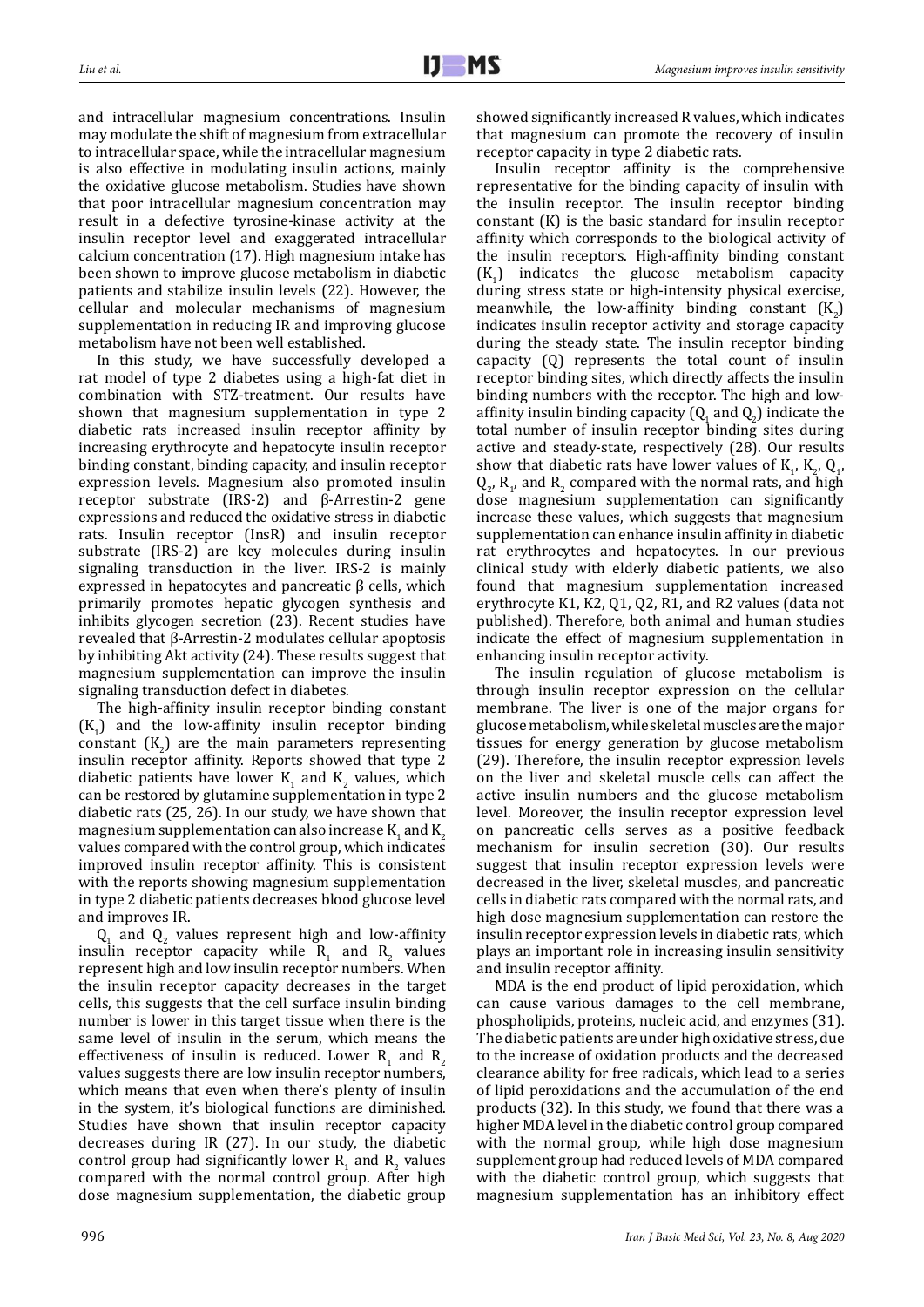on lipid peroxidation in diabetic rats. The reduction in lipid peroxidation product can help protect the body from the damage by free radicals, keep the integrity of the cell membrane, and maintain the normal function of the cells. Since the insulin receptor is a type of cell membrane receptor, the integrity of the cell membrane structure is crucial for the effective biological functions of the insulin receptor.

Interestingly, we have also discovered that diabetic rats had reduced RNA levels of downstream signaling molecule β-Arrestin-2 compared with the normal rats, which was potentially associated with gene<br>methylation. Magnesium supplementation could Magnesium supplementation restore the β-Arrestin-2 level in diabetic rats. Further gene sequence analysis (33) uncovered that the promoter region of β-Arrestin-2 consisted of highly concentrated methylation sites (supplementary figure), which supported our hypothesis. Currently, there is no publication describing β-Arrestin-2 gene methylation in association with diabetes. Under normal conditions, β-Arrestin-2 protein forms a signaling complex with the insulin receptor, with the β-Arrestin-2 being the core component of this complex, which couples the upstream insulin receptor with the downstream signaling kinases. A decrease in β-Arrestin-2 protein level or functional deficiency can lead to the inhibition of the signaling transcription which results in IR in diabetes (34, 35). Thus, understanding the methylation modification in regulating the β-Arrestin-2 gene expression level is highly important for providing new information for the investigation of diabetes etiology, and has great significance in molecular genetic study, as well as early diagnosis and treatment for type 2 diabetes.

#### **Conclusion**

Overall, our study suggests that magnesium supplementation has a positive effect on insulin receptor activity and insulin sensitivity in type 2 diabetes by inhibiting lipid peroxidation and upregulating β-Arrestin-2 gene expression. Therefore, this study provides new insight into the important role of magnesium in regulating metabolism. This could be greatly important for developing a future treatment of type 2 diabetes and related metabolic diseases.

## **Acknowledgment**

This work was supported by National Natural Science Foundation of China (30901187). We thank the Healthcare Department, The Second Medical Center & National Clinical Research Center for Geriatric Diseases for providing space and resources for this study.

#### **Conflicts of Interest**

The authors declare that there are no conflicts of interest.

### **References**

1. Swaminathan R. Magnesium metabolism and its disorders. Clin Biochem Rev 2003;24:47-66.

2. Bergman C, Gray-Scott D, Chen JJ, Meacham S. What is next for the dietary reference intakes for bone metabolism related nutrients beyond calcium: phosphorus, magnesium, vitamin D, and fluoride? Crit Rev Food Sci Nutr. 2009;49:136-144.

4. American Diabetes Association. Diagnosis and classification of diabetes mellitus. Diabetes Care 2010;33:S62-69.

5. Sen S, Chakraborty R. Treatment and diagnosis of diabetes mellitus and its complication: Advanced approaches. Mini Rev Med Chem. 2015;15:1132-1133.

6. Chutia H, Lynrah KG. Association of serum magnesium deficiency with insulin resistance in type 2 diabetes mellitus. J Lab Physicians 2015;7:75-78.

7. Morais JBS, Severo JS, de Alencar GRR, de Oliveira ARS, Cruz KJC, Marreiro DDN, *et al*. Effect of magnesium supplementation on insulin resistance in humans: A systematic review. Nutrition 2017;38:54-60.

8. Tapiero H, Tew KD. Trace elements in human physiology and pathology: zinc and metallothioneins. Biomed Pharmacother 2003;57:399-411.

9. Cruz KJ, de Oliveira AR, Pinto DP, Morais JB, Lima Fda S, Colli C, *et al*. Marreiro Ddo, Influence of magnesium on insulin resistance in obese women. Biol Trace Elem Res 2014;160:305-310.

10. Yadav C, Manjrekar PA, Agarwal A, Ahmad A, Hegde A, Srikantiah RM. Association of serum selenium, zinc and magnesium levels with glycaemic indices and insulin resistance in pre-diabetes: A cross-sectional study from south India. Biol Trace Elem Res 2017;175: 65-71.

11. Dasgupta A, Sarma D, Saikia UK. Hypomagnesemia in type 2 diabetes mellitus. Indian J Endocrinol Metab 2012;16:1000- 1003.

12. Jawerbaum A, White V. Animal models in diabetes and pregnancy. Endocr Rev 2010;31:680-701.

13. Nahdi AMTA, John A, Raza H. Elucidation of molecular mechanisms of streptozotocin-induced oxidative stress, apoptosis, and mitochondrial dysfunction in Rin-5F pancreatic β-Cells. Oxid Med Cell Longev. 2017;2017:7054272.

14. Goyal SN, Reddy NM, Patil KR, Nakhate KT, Ojha S, Patil CR, *et al*. Challenges and issues with streptozotocin-induced diabetes - A clinically relevant animal model to understand the diabetes pathogenesis and evaluate therapeutics. Chem Biol Interact 2016;244:49-63.

15. Knudsen L, De Meyts P, Kiselyov VV. Insight into the molecular basis for the kinetic differences between the two insulin receptor isoforms. Biochem J 2011;440:397-403.

16. Kiselyov VV, Versteyhe S, Gauguin L, Meyts PD. Harmonic oscillator model of the insulin and IGF1 receptors' allosteric binding and activation. Mol Syst Biol 2009;5:243.

17. Kostov K. Effects of magnesium deficiency on mechanisms of insulin resistance in type 2 diabetes: Focusing on the processes of insulin secretion and signaling. Int J Mol Sci. 2019;20:1351.

18. Whittaker L, Hao C, Fu W, Whittaker J. High-affinity insulin binding: insulin interacts with two receptor ligand binding sites. Biochemistry 2008;47:12900-12909.

19. Barbagallo M, Dominguez LJ. Magnesium and type 2 diabetes. World J Diabetes. 2015 Aug 25;6:1152-1157.

20. Mansor LS, Gonzalez ER, Cole MA, Tyler DJ, Beeson JH, Clarke K, *et al*. Cardiac metabolism in a new rat model of type 2 diabetes using high-fat diet with low dose streptozotocin. Cardiovasc Diabetol. 2013;12:136.

21. Lu GP, Cui P, Cheng Y, Lu ZJ, Zhang LE, Kissoon N. Insulin control of blood glucose and GLUT4 expression in the skeletal muscle of septic rats. West Indian Med J 2015;64:62-70.

22. Veronese N, Watutantrige-Fernando S, Luchini C, Solmi M, Sartore G, Sergi G, *et al*. Effect of magnesium supplementation on glucose metabolism in people with or at risk of diabetes: a systematic review and meta-analysis of double-blind randomized controlled trials. Eur J Clin Nutr 2016;70:1463.

23. Hennige AM, Burks DJ, Ozcan U, Kulkarni RN, Ye J, Park S, *et al*. Upregulation of insulin receptor substrate-2 in pancreatic beta cells prevents diabetes. J Clin Invest. 2003;112:1521-1532. 24. Yin D, Yang X, Li H, Fan H, Zhang X, Feng Y, *et al*. beta